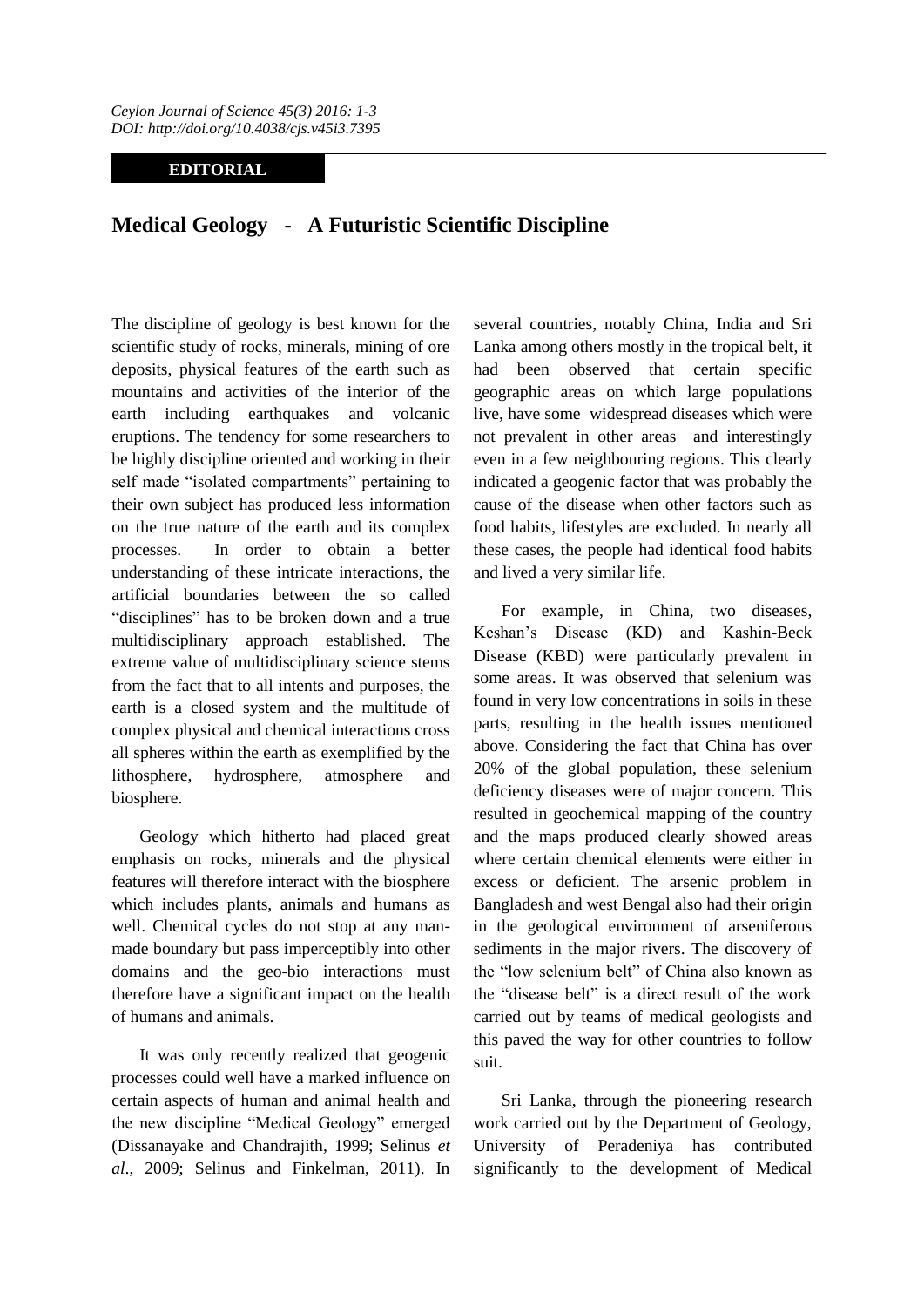Geology, notably the discovery of the "fluoride belt" in the dry zone where fluoride was found in excessive concentrations in the groundwater in large areas of the north central regions, Uva and extending towards the deep south (Dissanayake and Weerasooriya, 1985). This belt coincided with a very high incidence of dental and skeletal fluorosis, the former in large numbers of school children. Subsequent updating of the groundwater fluoride map of Sri Lanka (Chandrajith *et al*., 2012), showed new areas with high fluoride levels. Further, the chronic kidney disease of unknown etiology (CKDu) also coincides with the fluoride belt and Dissanayake (2005) first suggested that groundwater fluoride may have a strong link with the etiology of CKDu. Recent research now points to fluoride as a geochemical carrier of the probable causative species particularly in water. Interestingly, the geochemistry of the groundwater in the disease prone areas is highly conducive to the formation of apatite (a calcium hydroxy/fluoro phosphate mineral) in the kidney tubules which could plug them resulting in the malfunction of the kidney. Micronephrocalcinosis involving apatite formation may well prove to be an important factor in future research pertaining to CKDu. The basic fact is that in many less affluent countries, particularly in the tropical belt, millions of people live in intimate contact with the immediate physical environment comprising of rocks, soils, minerals and water obtaining their water and food from it. It is highly logical therefore to assume that the geochemistry of the habitat will, most certainly, have an impact on their general health depending on the deficiencies and excesses of essential and toxic chemical species. The pathways of these species find their way quite easily into the human body via the geo-bio barrier as clearly illustrated by the case of fluoride in drinking water.

Similarly, other studies related to the low abundance of iodine, notably in mountainous regions resulting in Iodine Deficiency Diseases (IDD), nitrates in water causing cancer and metheamoglobinemia, water hardness with a

high Ca/Mg ratio and cardiovascular diseases are also now being studied in several countries. Interestingly, the mineral magnetite, best known to geologists, has been observed in the human brain (Kirschivink *et al*., 1999), while the mineral apatite is known to play a major role in the clogging of human arteries (Louvet *et al*., 2015). Mineralogy is finding its way into human physiology and biomineralogy will be closely associated with medical geology in the future.

Sri Lanka has been in the forefront of research in the emerging field of medical geology mainly through the work of Dissanayake and Chandrajith (1999), Dissanayake (2005a) and Dissanayake (2005b). The publication of the book "Introduction to Medical Geology- focus on tropical environments" published by Springer is the first of its kind and has attracted global attention on the new discipline and it is indeed heartening to note that the book is listed as a text book in universities in U.S.A, India and Iran among other countries. A geochemical atlas showing the distribution of chemical species in groundwater or soil is a national need for any country and the first Hydrogeochemical Atlas of Sri Lanka (Dissanayake and Weerasooriya, 1985), has greatly benefitted researchers in several disciplines including dental and medical experts.

With the development of advanced analytical instrumentation, such a ICP-MS, new software, GPS and GIS systems, geochemical mapping will in the future yield a wealth of very accurate information and even research on Mars and objects in space will benefit enormously from these developments in medical geology. Further, such data gathered from geochemical mapping will almost certainly contribute to the better understanding of the diseases now classified as "diseases of unknown etiology".